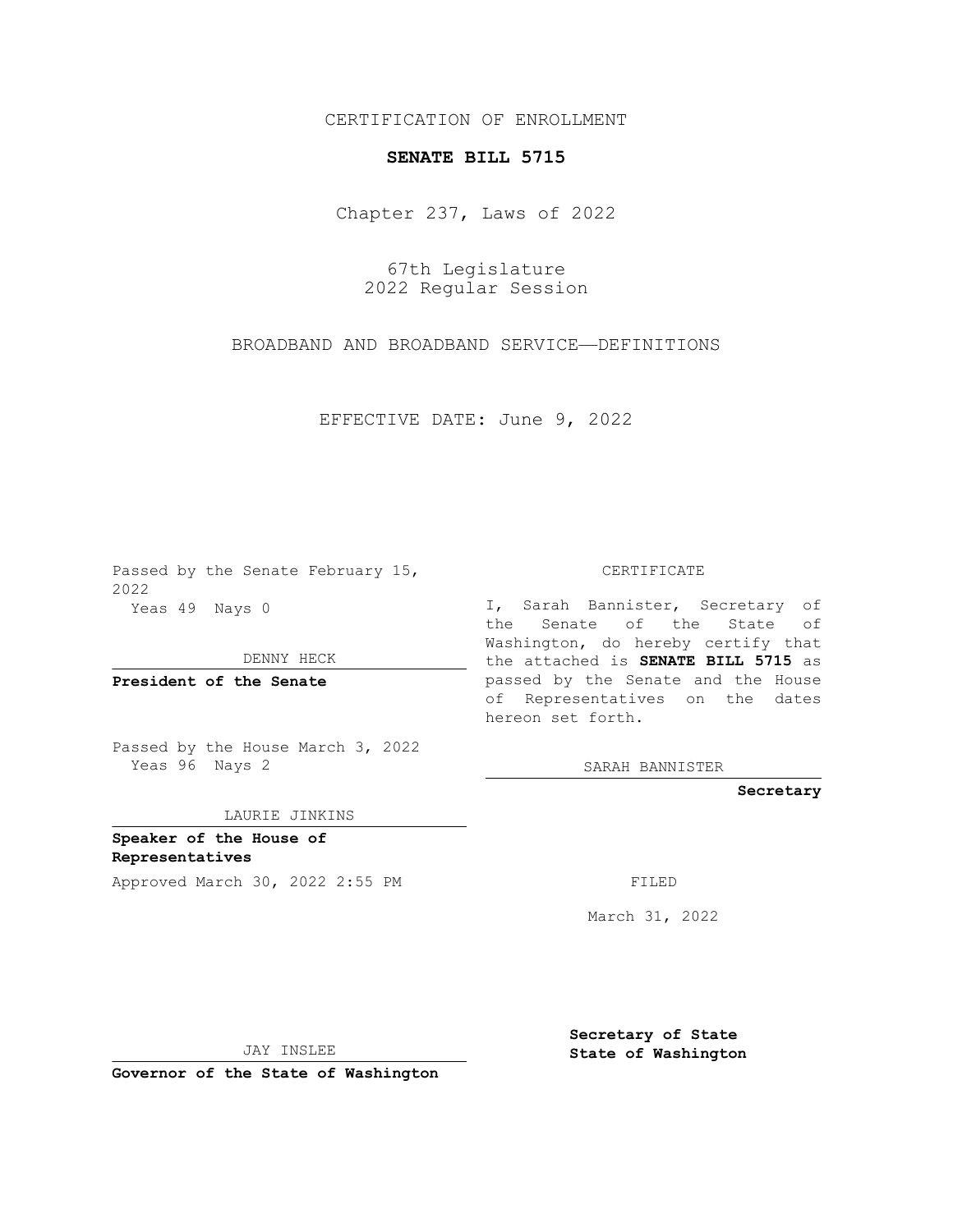## **SENATE BILL 5715**

Passed Legislature - 2022 Regular Session

**State of Washington 67th Legislature 2022 Regular Session**

**By** Senators Wellman, Sheldon, Randall, and C. Wilson

Prefiled 01/06/22. Read first time 01/10/22. Referred to Committee on Environment, Energy & Technology.

1 AN ACT Relating to modifying the definition of broadband or 2 broadband service; amending RCW 43.330.530; and creating a new 3 section.

4 BE IT ENACTED BY THE LEGISLATURE OF THE STATE OF WASHINGTON:

 NEW SECTION. **Sec. 1.** The legislature recognizes the statewide broadband office's objective of scalability while appreciating that a digital economy will continue to drive higher and higher speeds. Therefore, the legislature intends to move towards adequate connectivity in terms of the needs of economic development, education, and telehealth services.

11 **Sec. 2.** RCW 43.330.530 and 2019 c 365 s 2 are each amended to 12 read as follows:

13 The definitions in this section apply throughout this section and 14 RCW 43.330.532 through 43.330.538 unless the context clearly requires 15 otherwise.

16 (1) "Board" means the public works board established in RCW 17 43.155.030.

18 (2) "Broadband" or "broadband service" means any service 19 providing advanced telecommunications capability and internet access 20 with transmission speeds that, at a minimum, provide ((twenty-five))